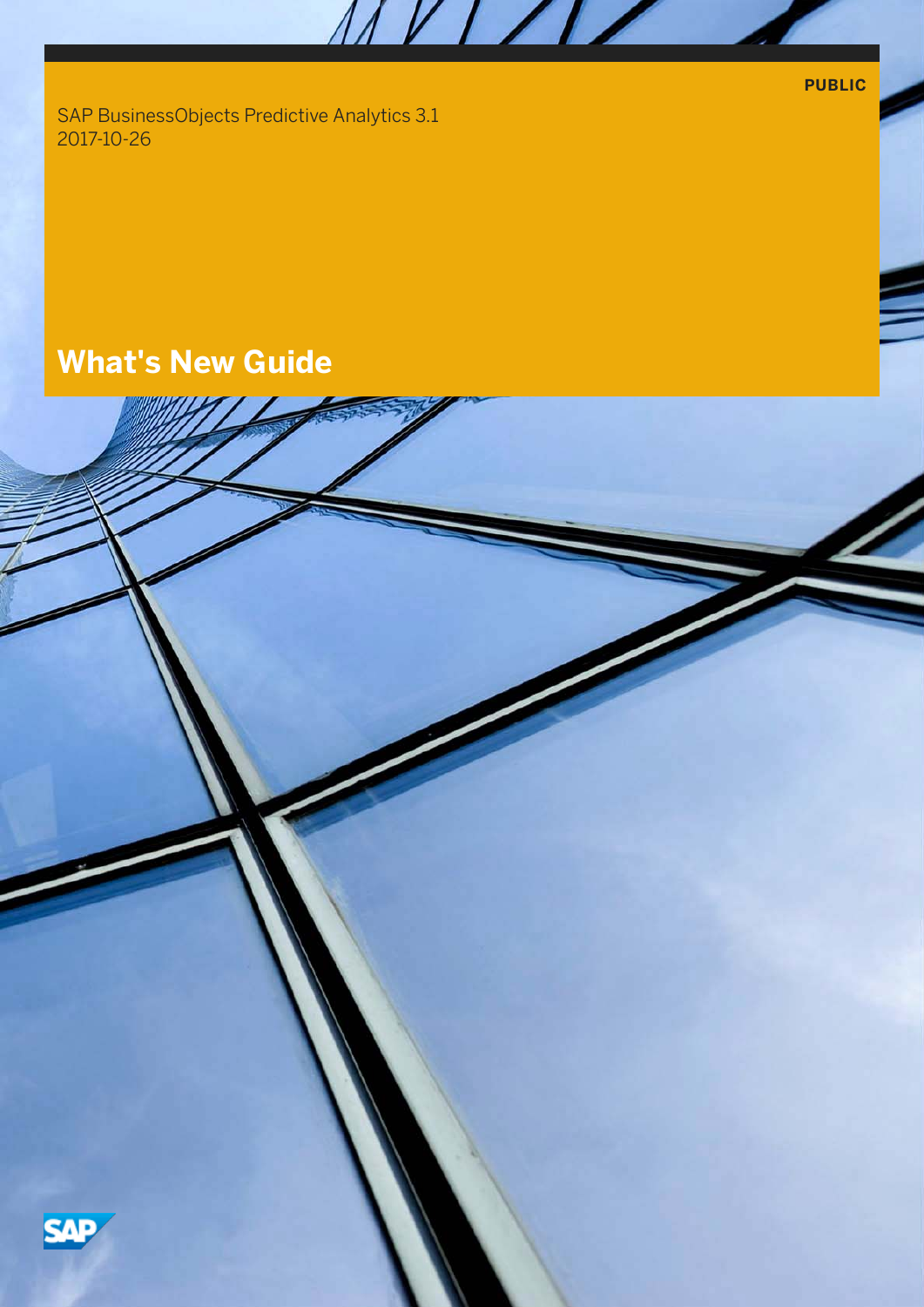# **Content**

| $\mathbf{1}$   |  |
|----------------|--|
| $2^{\circ}$    |  |
| $\mathbf{3}$   |  |
| $\overline{4}$ |  |
| 4.1            |  |
|                |  |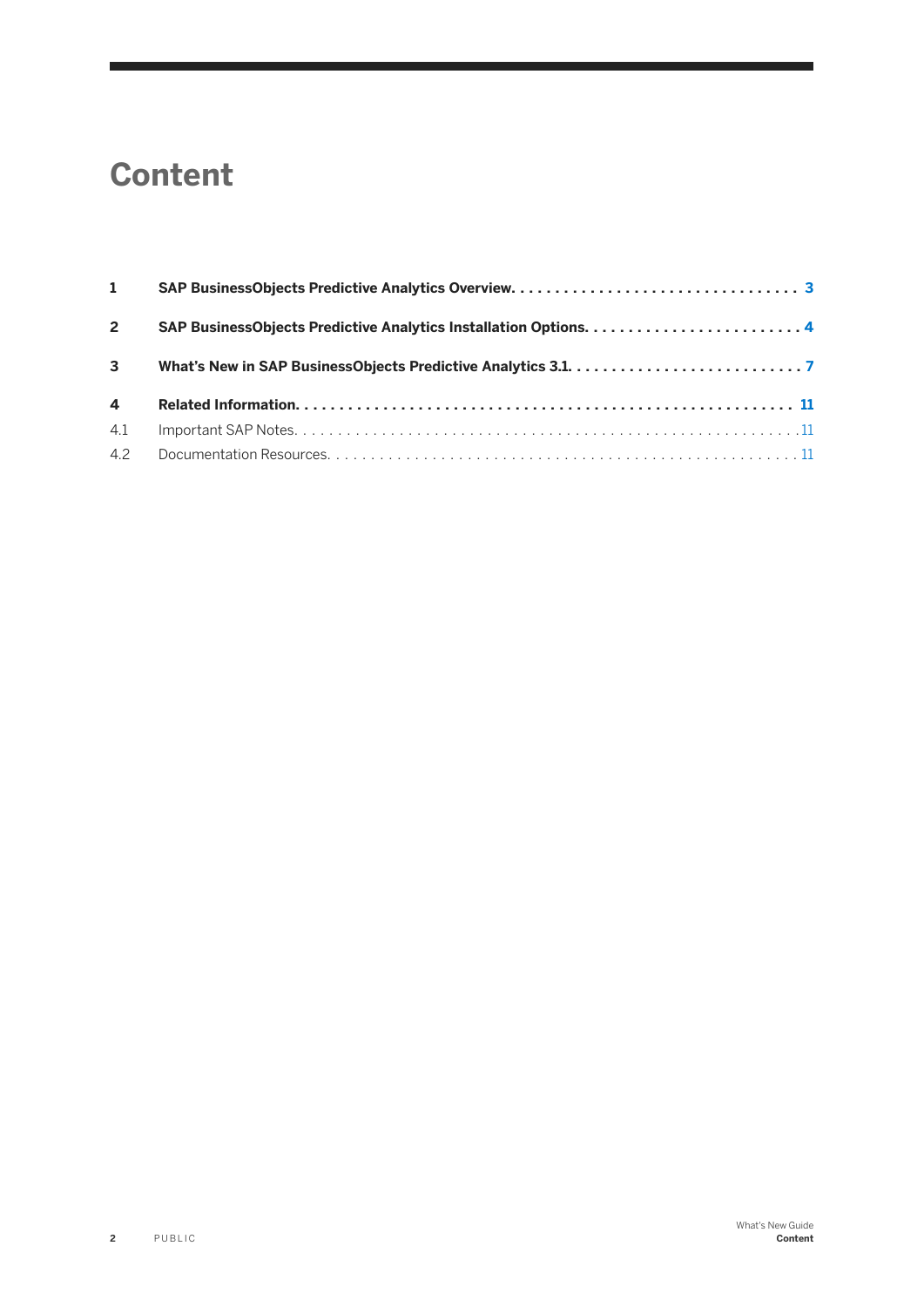## <span id="page-2-0"></span>**1 SAP BusinessObjects Predictive Analytics Overview**

SAP BusinessObjects Predictive Analytics is a data mining and predictive modeling solution that enables you to discover hidden insights and relationships in your data and to build predictive models from which you can make predictions about future events.

Automated Analytics includes the following modules:

- Data Manager is used to facilitate the preparation of the data to be used in the analytics project.
- Modeler enables the analyst to create in a homogenous and easy-handling workflow models such as classification, regression, clustering, time series, and association rules. Models can be exported in different formats so that you can easily apply them in your production environment.
- Social extracts and uses implicit structural relational information stored in different kinds of data sets, improving the decision and prediction capacities of the models. It can represent data in the form of graphs that show how the different data are linked. Dedicated workflows help you create colocation and frequent path analyses based on geo-referenced data.
- Recommendation generates product recommendations for your customers based on a link analysis provided by Social.

#### Refer to [Automated Analytics online help.](https://uacp2.hana.ondemand.com/viewer/#/c36bc49d7cce4d35a2099aecdea81e2c/3.1/en-US)

Expert Analytics enables you to do the following:

- Produce deep analysis of the data using different visualization techniques, such as scatter matrix charts, parallel coordinates, cluster charts, and decision trees.
- Perform various analyses and build models on the data, including time series forecasting, outlier detection, trend analysis, classification analysis, segmentation analysis, and affinity analysis.
- Use a range of predictive algorithms, the R open-source statistical analysis language, and in-memory data mining capabilities for handling large volume data analysis efficiently.

#### Refer to [Expert Analytics online help](https://uacp2.hana.ondemand.com/viewer/#/94dbf2ba9d4047618880187451c3b253/3.1/en-US)

Predictive Factory leverages the business value of the predictive models, ensuring the link with in production databases that feed operational systems. This user-friendly interface allows users, from business analysts to data scientists, to operationalize and monitor the predictive models, in a secured and productive workflow, through:

- all in one management of predictive models associated to a business context: importation of existing models created in Automated Analytics or Expert Analytics; direct authoring of time series forecasting models; management of models versioning; monitoring of the models all along their lifecycle,
- precise scheduling of main industrialization tasks: application of the models on new data, retraining of the models to insure their performance level and accuracy, detection of the models deviations.

Refer to [Predictive Factory online help](https://uacp2.hana.ondemand.com/viewer/#/41d1a6d4e7574e32b815f1cc87c00f42/3.1/en-US)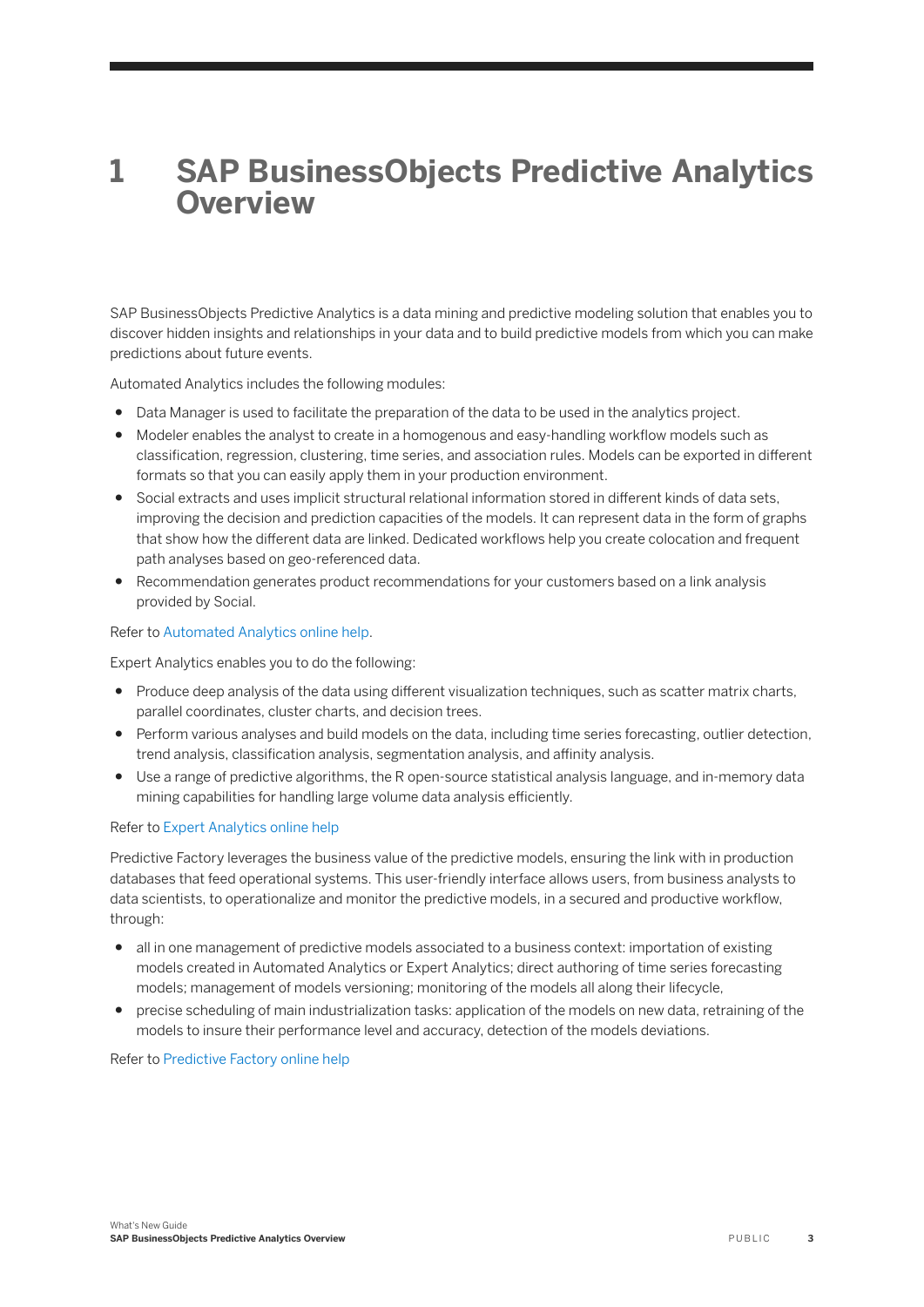## <span id="page-3-0"></span>**2 SAP BusinessObjects Predictive Analytics Installation Options**

The following installation options are available in this release of SAP BusinessObjects Predictive Analytics.

## **You want to install SAP BusinessObjects Predictive Analytics Desktop**

| The following products are already installed                                                                                                  | <b>Result</b>                                                                                                                                                                                                                                                                                                                                                      |
|-----------------------------------------------------------------------------------------------------------------------------------------------|--------------------------------------------------------------------------------------------------------------------------------------------------------------------------------------------------------------------------------------------------------------------------------------------------------------------------------------------------------------------|
| None                                                                                                                                          | Both user interfaces - Automated Analytics and Expert<br>Analytics - are installed in a newly-created SAP<br>BusinessObjects Predictive Analytics folder.                                                                                                                                                                                                          |
| Earlier version of SAP BusinessObjects Predictive<br>Analytics                                                                                | Both user interfaces - Automated Analytics and Expert<br>Analytics - are installed in the SAP BusinessObjects Predictive<br>Analytics folder replacing the previous version.                                                                                                                                                                                       |
| <b>SAP Predictive Analysis</b>                                                                                                                | You need to uninstall SAP Predictive Analysis before installing<br>SAP BusinessObjects Predictive Analytics.<br>Both user interfaces - Automated Analytics and Expert<br>Analytics - are installed in a newly-created SAP<br>BusinessObjects Predictive Analytics folder.                                                                                          |
| <b>SAP Lumira</b>                                                                                                                             | Both user interfaces - Automated Analytics and Expert<br>Analytics - are installed in a newly-created SAP<br>BusinessObjects Predictive Analytics folder.<br>SAP Lumira is not uninstalled. The existing version you have in-<br>stalled remains in a separate folder to SAP BusinessObjects<br>Predictive Analytics. No message is displayed to the user.         |
| Either one or more of the following products:<br>SAP InfiniteInsight - Workstation<br>$\bullet$<br>SAP InfiniteInsight - Authenticated Server | Both user interfaces - Automated Analytics and Expert<br>Analytics are installed in a newly-created SAP BusinessObjects<br>Predictive Analytics folder.<br>SAP InfiniteInsight is not uninstalled. The existing version you<br>have installed remains in a separate folder to SAP<br>BusinessObjects Predictive Analytics. No message is displayed<br>to the user. |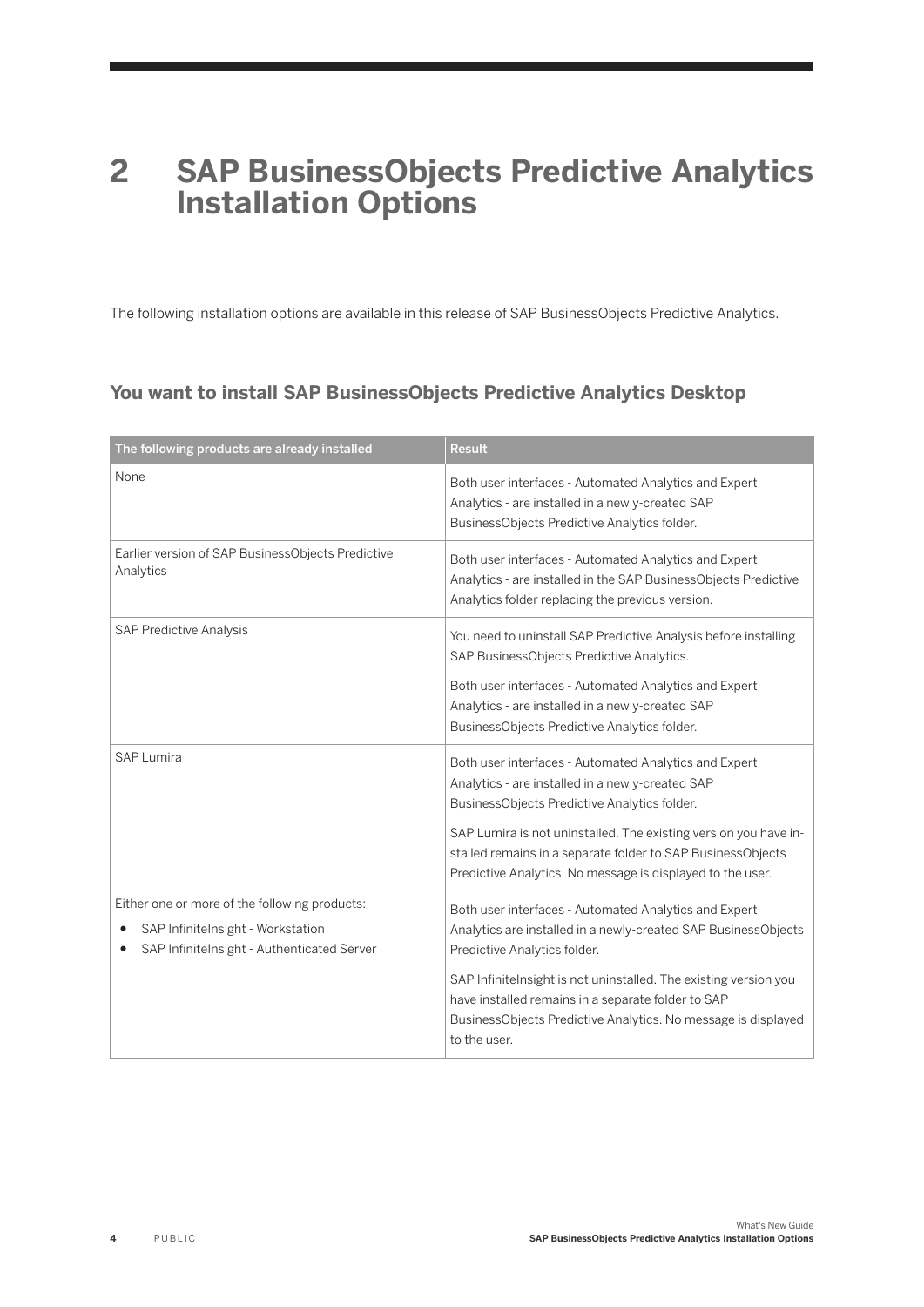| The following products are already installed                                                                                       | Result                                                                                                                                                                                                                                                                                                                                                                                                                                                                              |
|------------------------------------------------------------------------------------------------------------------------------------|-------------------------------------------------------------------------------------------------------------------------------------------------------------------------------------------------------------------------------------------------------------------------------------------------------------------------------------------------------------------------------------------------------------------------------------------------------------------------------------|
| SAP Predictive Analysis + one of the following:<br>SAP InfiniteInsight - Authenticated Server<br>SAP Infinitelnsight - Workstation | SAP Infinitelnsight is not uninstalled. The existing version you<br>have installed remains in a separate folder to SAP<br>Business Objects Predictive Analytics. No message is displayed<br>to the user.<br>You need to uninstall SAP Predictive Analysis before installing<br>SAP BusinessObjects Predictive Analytics.<br>Both user interfaces - Automated Analytics and Expert<br>Analytics are installed in a newly-created SAP BusinessObjects<br>Predictive Analytics folder. |

For more information about installing SAP BusinessObjects Predictive Analytics, refer to the [Desktop](https://uacp2.hana.ondemand.com/viewer/#/f2ba2229f63148ef862cf2ef28e981eb/3.1/en-US) [Installation Guide.](https://uacp2.hana.ondemand.com/viewer/#/f2ba2229f63148ef862cf2ef28e981eb/3.1/en-US)

### **You want to install Automated Analytics Server**

| The following products are already installed                              | <b>Result</b>                                                                                                                                                                                                                                                                                                                                    |
|---------------------------------------------------------------------------|--------------------------------------------------------------------------------------------------------------------------------------------------------------------------------------------------------------------------------------------------------------------------------------------------------------------------------------------------|
| None                                                                      | Only the Automated Analytics user interface is installed.                                                                                                                                                                                                                                                                                        |
| SAP InfiniteInsight - Authenticated Server                                | You need to follow the instructions as if you were upgrading the<br>SAP InfiniteInsight Authenticated Server to the next version.<br>Only the Automated Analytics user interface is installed.                                                                                                                                                   |
| SAP InfiniteInsight - Workstation                                         | SAP Infinitelnsight is not uninstalled. The existing version you<br>have installed remains in a separate folder to the Automated<br>Analytics Server. No message is displayed to the user.<br>Only the Automated Analytics user interface is installed.                                                                                          |
| SAP Predictive Analysis + SAP Infinitelnsight - Authenti-<br>cated Server | SAP Predictive Analysis is not uninstalled. No message is dis-<br>played to the user.<br>You need to follow the instructions as if you were upgrading the<br>SAP InfiniteInsight Authenticated Server to the next version.<br>Only the Automated Analytics user interface is installed.                                                          |
| SAP Predictive Analysis + SAP InfiniteInsight - Worksta-<br>tion          | SAP Predictive Analysis is not uninstalled. No message is dis-<br>played to the user.<br>SAP Infinitelnsight is not uninstalled. The existing version you<br>have installed remains in a separate folder to the Automated<br>Analytics Server. No message is displayed to the user.<br>Only the Automated Analytics user interface is installed. |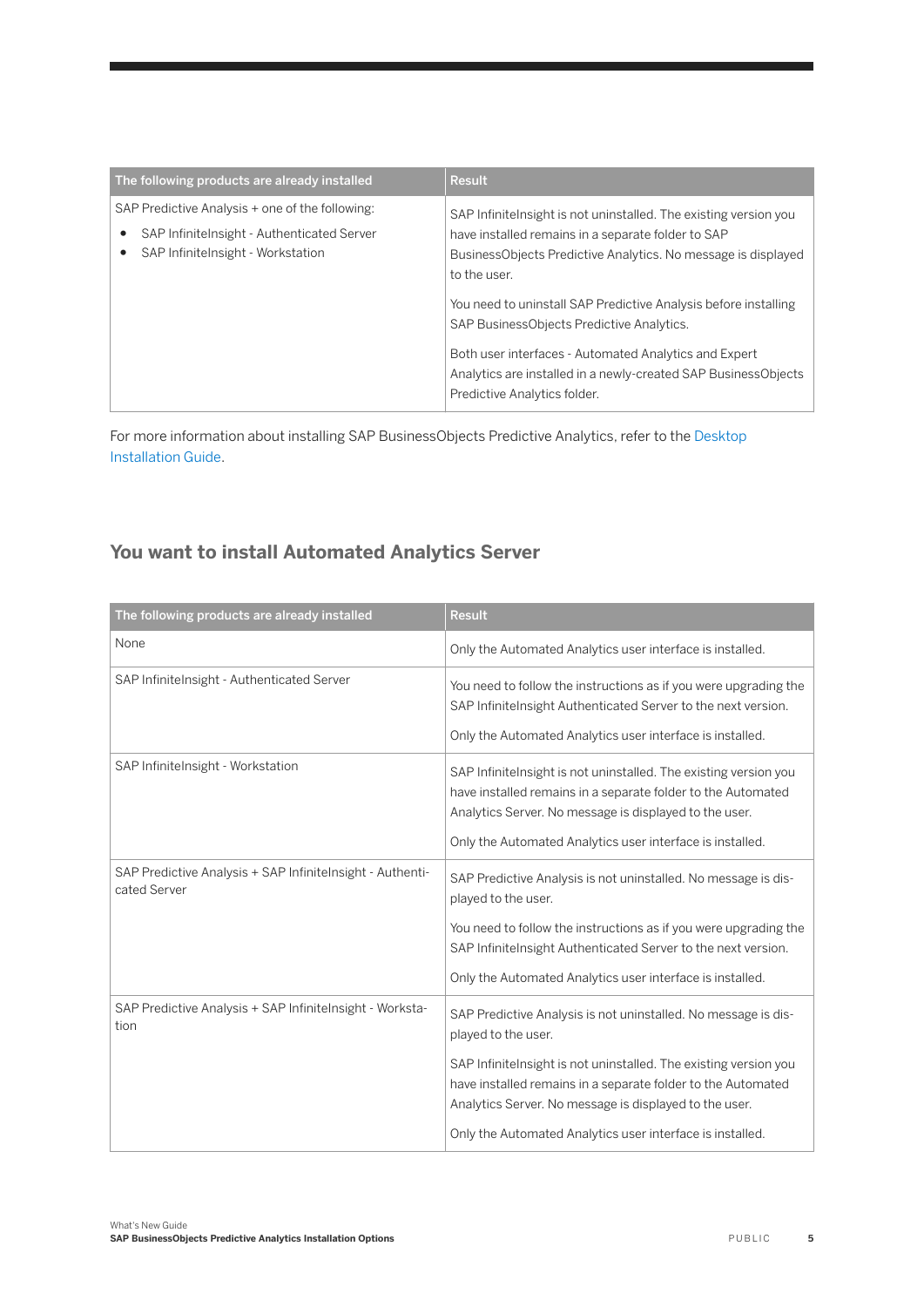| The following products are already installed | Result                                                                                |
|----------------------------------------------|---------------------------------------------------------------------------------------|
| <b>SAP Predictive Analysis</b>               | SAP Predictive Analysis is not uninstalled. No message is dis-<br>played to the user. |
|                                              | Only the Automated Analytics user interface is installed.                             |

For more information about installing Automated Analytics Server, refer to:

- the [Server Installation Guide for UNIX](https://uacp2.hana.ondemand.com/viewer/#/d1469c16b1ed48bcb589c3a3f828cbc4/3.1/en-US)
- th[e Server Installation Guide for Windows.](https://uacp2.hana.ondemand.com/viewer/#/43da83c5aeb34789a480ae061e62c570/3.1/en-US)

## **You want to install Predictive Factory**

| The following products are already installed | <b>Result</b>                                                                                                                                                                                                                 |
|----------------------------------------------|-------------------------------------------------------------------------------------------------------------------------------------------------------------------------------------------------------------------------------|
| None                                         | Predictive Factory is installed.                                                                                                                                                                                              |
| A previous version of Predictive Factory     | Predictive Factory is automatically upgraded to the new ver-<br>sion.                                                                                                                                                         |
|                                              | Caution<br>Be careful not to uninstall the previous version before in-<br>stalling the new one, or you will lose all the objects cre-<br>ated in Predictive Factory such as the modeling servers,<br>the projects, the tasks. |

For more information about installing Predictive Factory, refer to the [Predictive Factory Installation and](https://uacp2.hana.ondemand.com/viewer/#/9ddb9e96e685465d9ccd211d4029854b/3.1/en-US)  [Administration Guide.](https://uacp2.hana.ondemand.com/viewer/#/9ddb9e96e685465d9ccd211d4029854b/3.1/en-US)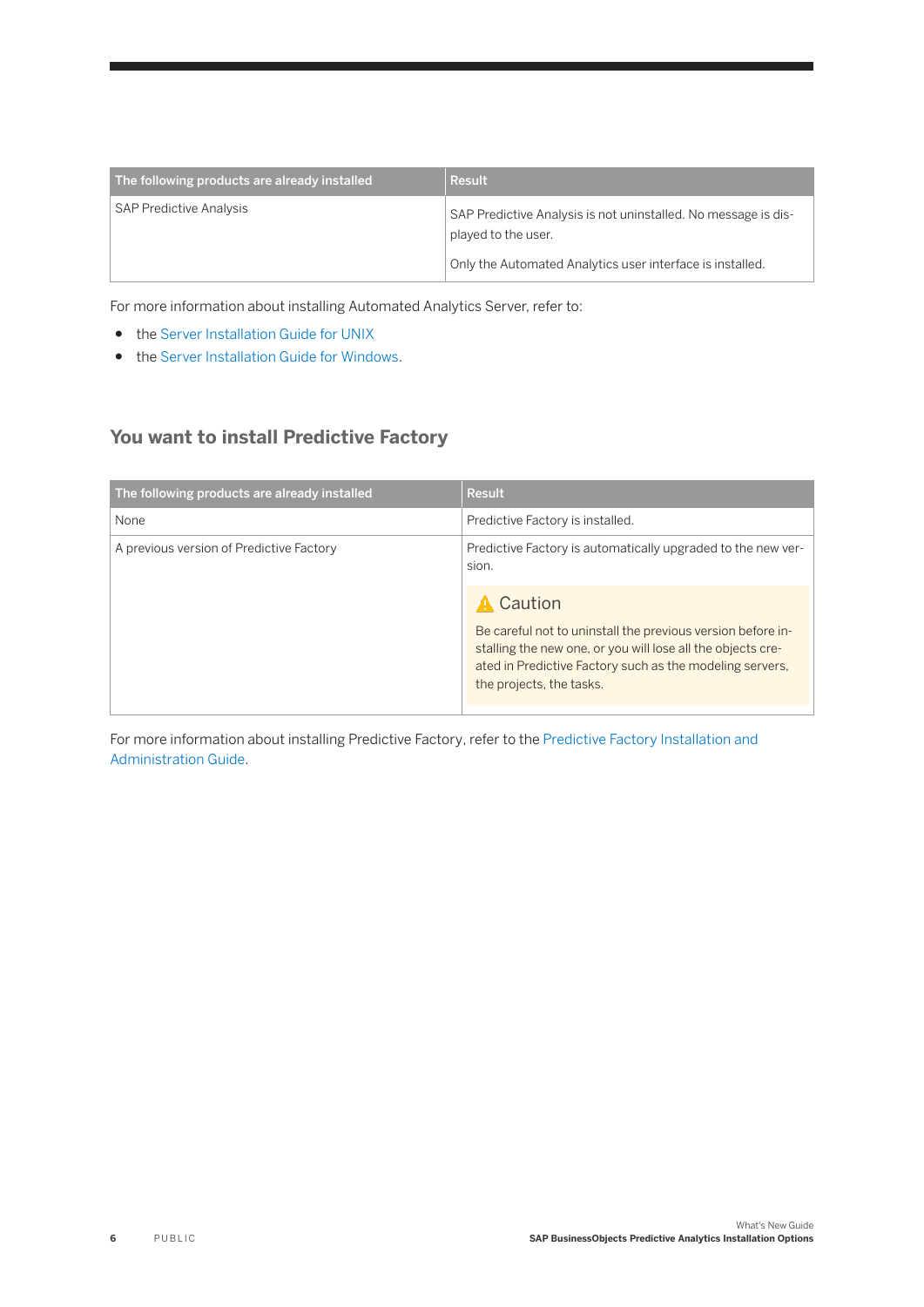## <span id="page-6-0"></span>**3 What's New in SAP BusinessObjects Predictive Analytics 3.1**

SAP BusinessObjects Predictive Analytics 3.1 continues developing the next generation of Predictive Analytics through Predictive Factory. This release 3.1 delivers new functionalities, optimization, and usability focussing on two areas:

- Automating the entire predictive process, from data preparation to consumption of predictions in business intelligence systems and business applications, while guaranteeing predictive models performance. This optimizes data scientists and business analysts' productivity, while maintaining the flexibility of accessible functionalities, depending of their analytics mastery level
- Managing predictive models as high value assets of the company, ensuring their business accuracy, predictive power, and suitability, to guarantee relevant and reliable business decisions based on predictions provided by your models

## **New in Predictive Factory**

#### **Operationalization of models created with Expert Analytics**

Expert Models can be imported into Predictive Factory without any manual intervention from data scientists. Models created in Expert Analytics by high skilled data scientists can be managed in Predictive Factory by data scientists or by business analysts, apply and/or retrain tasks can be scheduled on a recurring or event basis, as for models created in Automated Analytics; deviation can be automatically detected and performance of the models monitored automatically.

Importing and managing Expert models in Predictive Factory frees data scientists from repetitive work and allows them to focus their attention on higher value activities or projects. It facilitates the adoption of advanced models by business analysts. This also allowst Analytics or IT departments to run advanced models such as those obtained through Expert Analytics, in production systems with increased levels of security and robustness.

#### **Authoring of Time Series Forecasting**

Business analysts and data scientists can now produce time series forecasting models directly in Predictive Factory. They can access pre- prepared data sources containing a time-stamped signal, select with precision the training period and produce in few clicks an optimized and totally automated forecasting model.

The lifecycle of this model will be managed in Predictive Factory as for any other imported model, for activities such as: scheduling of apply and retrain task, scheduling of deviation task, and monitoring of model performance.

#### **Improved Embedded Help**

You can now continue using the application while the Web Assistant displays the help for Predictive Factory.

Use the new guided tour feature to learn how to set up the connection to an Automated Analytics server. The guided tour leads you through each step of the process directly in the application.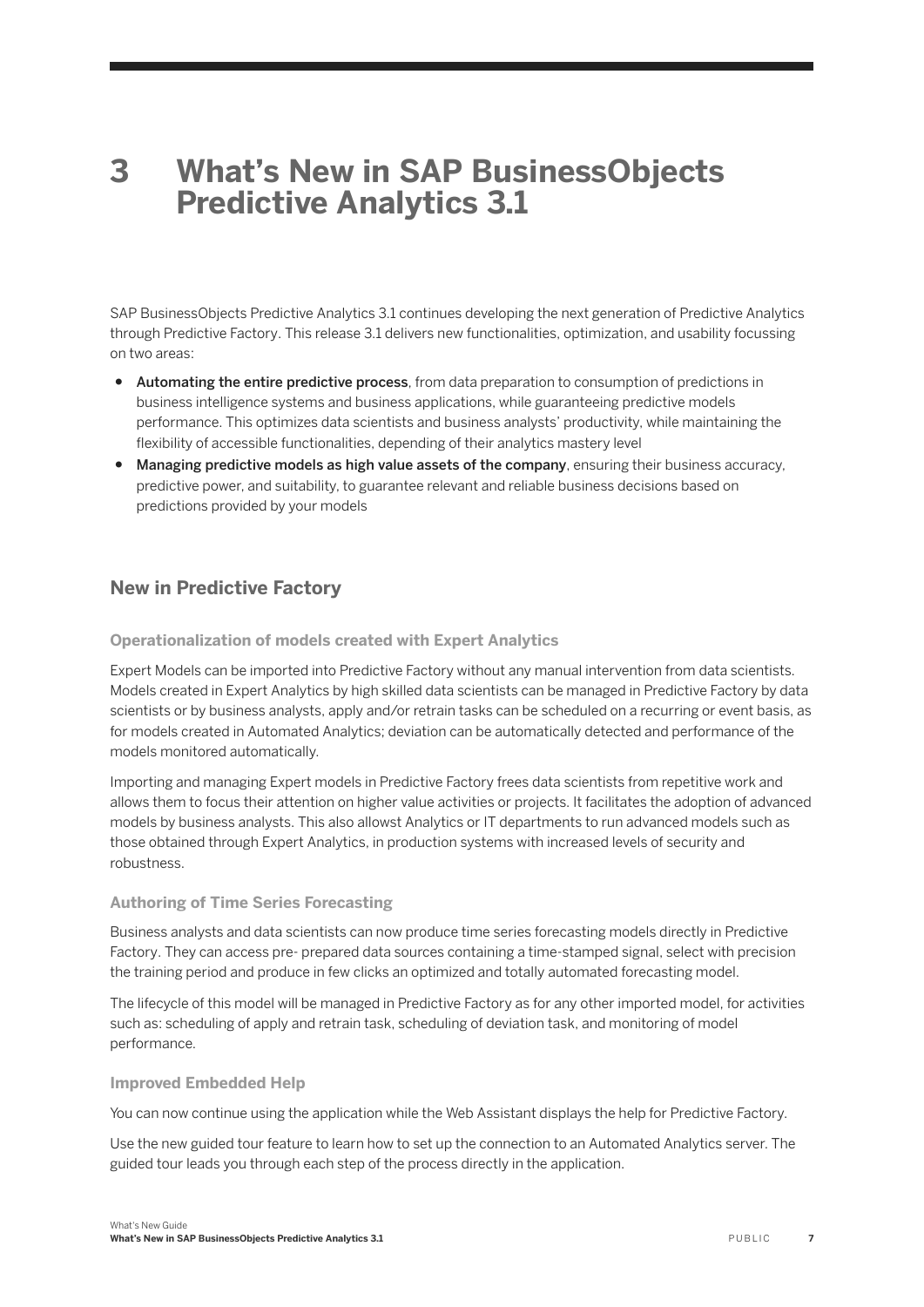### **New in Big Data**

**Improved versions of Spark and SparkSQL**

For Big Data platform on Hadoop, SAP BusinessObjects Predictive Analytics release 3.1 supports Spark version 1.6 when accessing SparkSQL as data source or for doing Native Spark Modeling on Hive data source.

Native Spark Modeling feature delegates heavy data-intensive processing of automated algorithms on Spark and offers higher performance and scalability benefits for training.

#### i Note

For Native Spark Modeling, Spark is used as the distributed processing engine. Refer to [PAM](http://help.sap.com/disclaimer?site=https://apps.support.sap.com/sap/support/pam?hash=pvnr%3D73554900100900000681%26pt%3Dg%257Cd) for more details on the exact Hadoop distributions and versions.

#### **Predictive Modeling for SAP HANA Vora**

SAP HANA Vora is an execution framework on Spark to provide enriched interactive analytics on enterprise and Hadoop data. With the 3.1 release, you can now connect to SAP HANA Vora and perform predictive modeling using Automated Analytics. To access SAP HANA Vora from a Hadoop environment, you will need the Simba SparkSQL ODBC driver in Automated Analytics. You can perform Native Spark Modeling on the same Spark instance as that of SAP HANA Vora. This allows distributed processing of automated algorithms on Spark for SAP HANA Vora data sources.



#### SAP BusinessObjects Predictive Analytics with SAP HANA Vora

Data Manipulation and in-database modeling scenarios are not supported in this release for SAP HANA Vora. However, as an alternative, you can execute these steps in one of the possible ways illustrated below:

#### SAP HANA Vora and SAP BusinessObjects Predictive Analytics

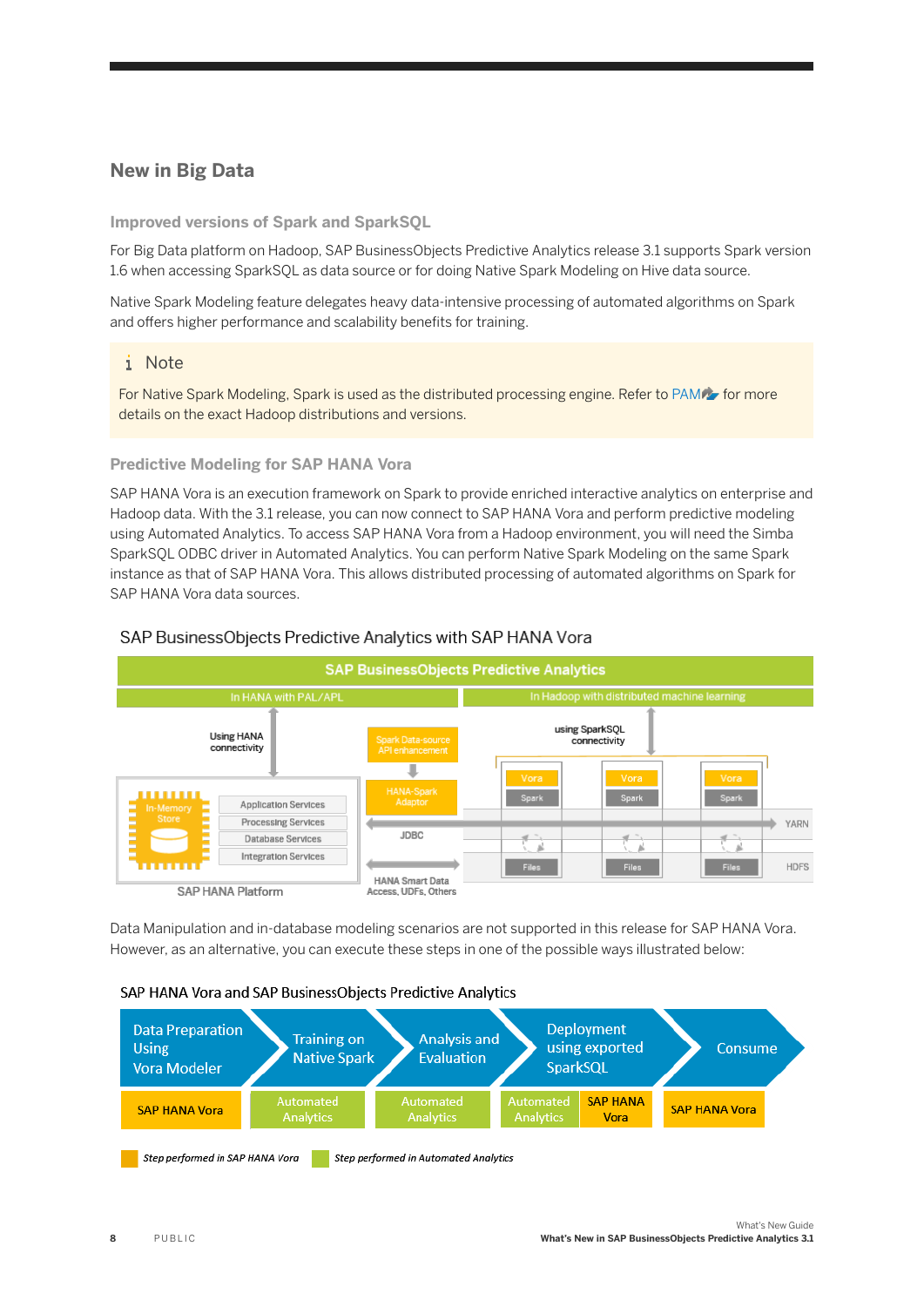### **New for SAP HANA Support**

#### **Generate the scoring formula as an SAP HANA user defined function (UDF)**

Automated Analytics Modeler now supports exporting scoring equations as user-defined functions. These functions can be invoked from a calculation view, an SQL view or from ABAP code. These functions automatically generate a score in real-time based on new or updated data. Theses scores can then be used in reports or business applications. These real-time scores can also be surfaced back into SAP BusinessWarehouse (BW) cubes for consumption in BW queries. This provides a complete end-to-end predictive workflow against BW on SAP HANA including SAP's next generation Data warehouse BW/4HANA.

#### **Automated Analytics supports SAP HANA Express Edition**

You can now use Automated Analytics with SAP HANA, Express Edition, a streamlined, downloadable version of SAP HANA in-memory platform optimized for fast and continuous development of data-driven applications.

**New in SAP HANA APL**

- SAP HANA APL runs on the new version 3.1 of the Automated Analytics engine.
- SAP HANA 1.0 SPS10 is no longer supported.
- The set of stored procedures SIMPLEAPL is deprecated. Use the stored procedures of the HCO\_PA\_APL delivery unit instead.
- The HANAUDF value of APL/CodeType key of OPERATION\_CONFIG input table is supported in the EXPORT\_APPLY\_CODE function to allow export to an SAP HANA UDF table.
- The APL/ForcePositiveForecast key of OPERATION\_CONFIG input table is supported in the FORECAST function to avoid negative forecasts.
- Three packages are available for download according to the architecture of your operating system: ○ Intel
	- IBM Power Systems (Big Endian)
	- IBM Power Systems (Little Endian)

For more details on the revisions of SAP HANA supported by each system, please refer to the [PAM](http://help.sap.com/disclaimer?site=https://apps.support.sap.com/sap/support/pam?hash=pvnr%3D73554900100900000681%26pt%3Dg%257Cd) ...

#### **New in Expert Analytics**

**Exporting Model Chains from Expert Analytics in Predictive Factory**

You can export a chain of trained models from Expert Analytics to a local file for consumption in Predictive Factory for scheduling, retrain, and apply tasks. What's more, Predictive Factory will enable you to monitor the evolution of such models over time.

#### **New in Data Manager**

#### **Added conversion functions for ABAP date/datetime fields**

ABAP date and datetime fields are stored as strings in the database. For predictive modeling such as time series forecasting, the user may need a date rather than a string. In version 3.1 specific functions were added to do the conversion so that the user can easily create date or datetime variables from ABAP fields.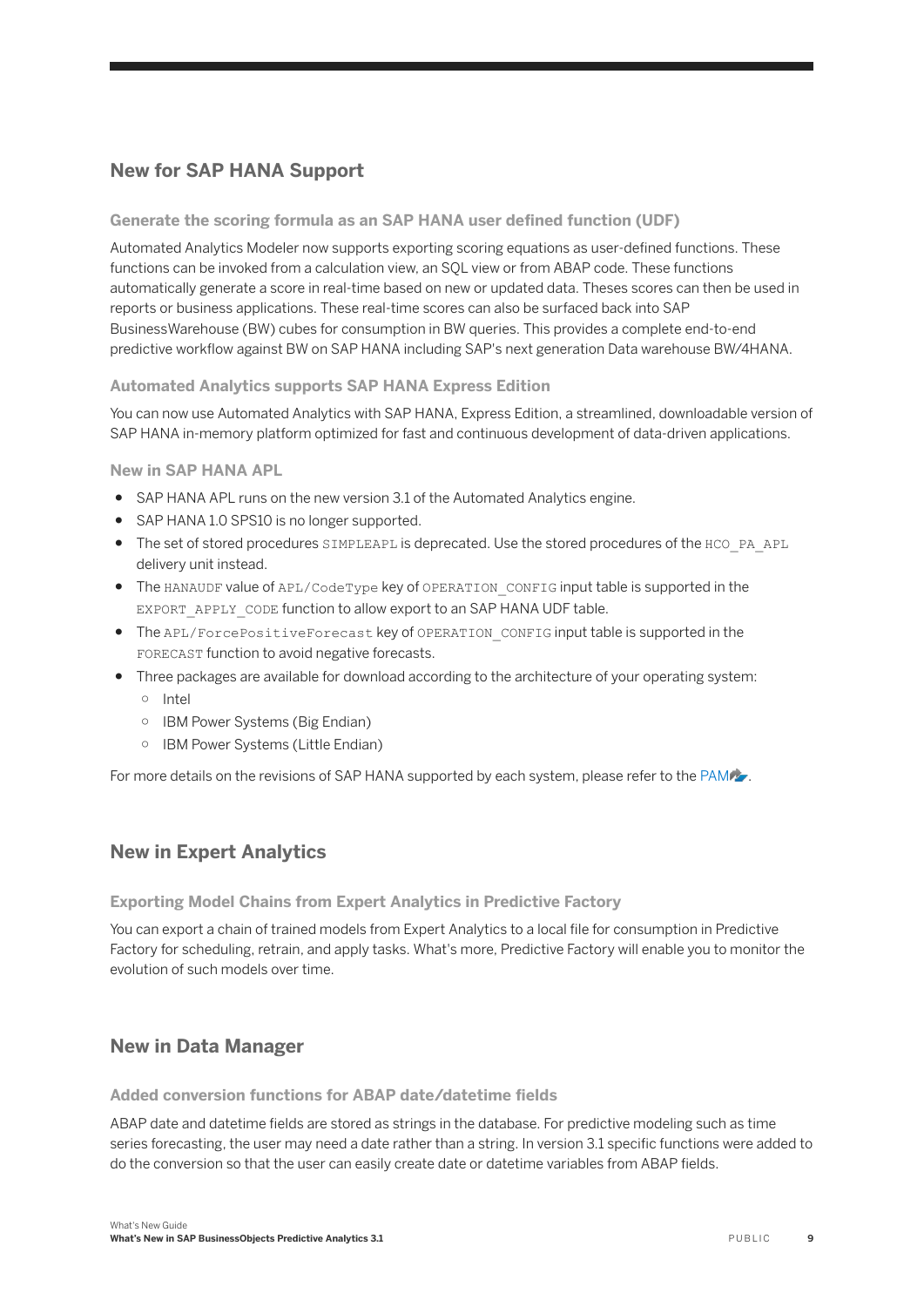### **New in Automated Analytics SDK**

The new mode Kxen learnAndApply performs the learn and apply steps where:

- The input application data set specification is considered as identical to the training data set one, to make the model configuration easier.
- The data cache is enabled for better performance.

This mode can only apply to the sendMode () API call. It is particularly suitable for the time series forecasting, where modeling and forecasting are performed using the same data set.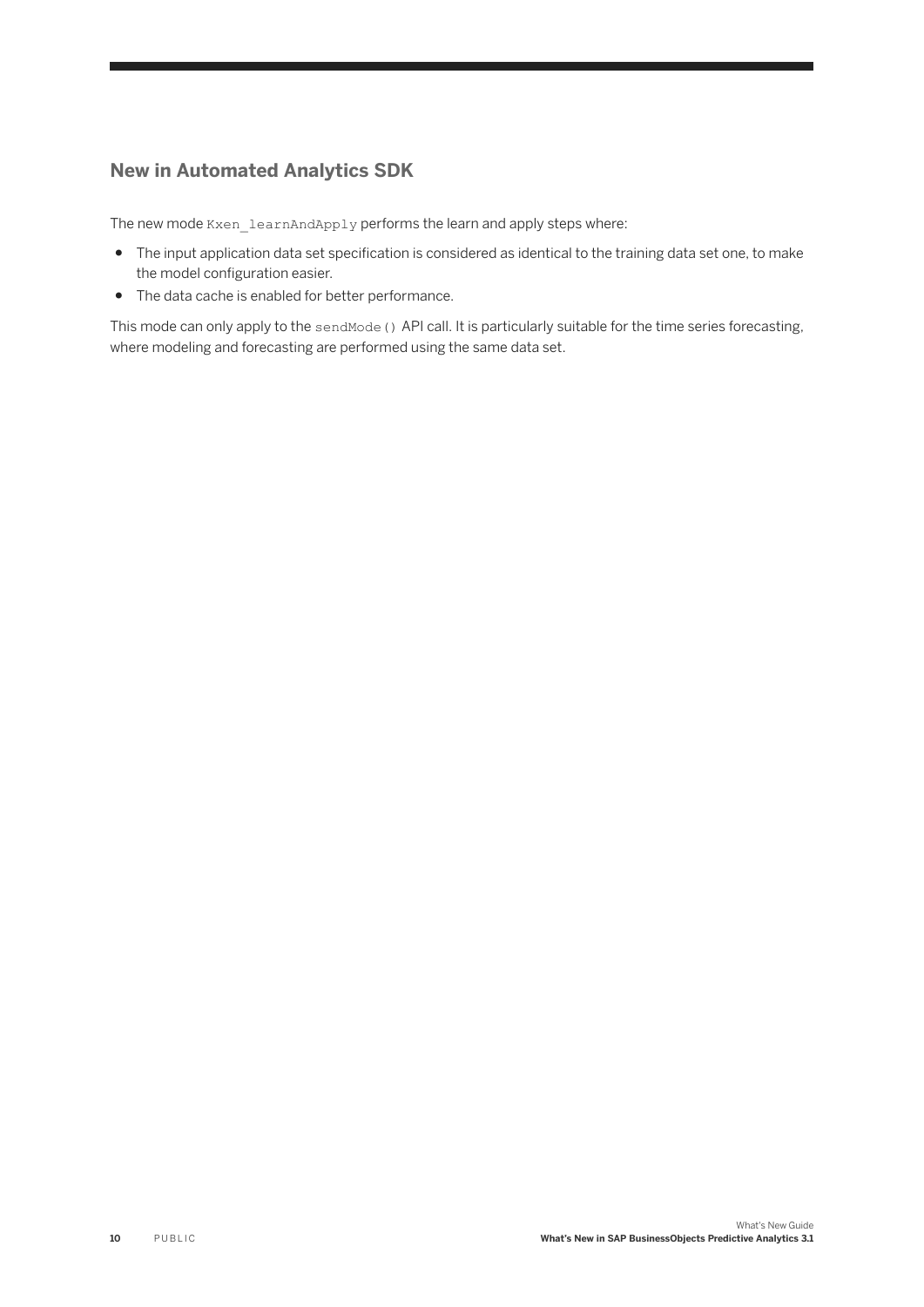## <span id="page-10-0"></span>**4 Related Information**

## **4.1 Important SAP Notes**

These SAP Notes contain the latest information about this release of SAP BusinessObjects Predictive Analytics, as well as corrections to the documentation.

Make sure that you have the most up-to-date version of each SAP Note, which you can find on SAP Service Marketplace at [http://support.sap.com/notes](http://help.sap.com/disclaimer?site=http://support.sap.com/notes)

| l SAP Note Number | <b>Title</b>                                                                         |
|-------------------|--------------------------------------------------------------------------------------|
| 2333300           | SAP BusinessObjects Predictive Analytics 3.1 Release<br>Information (central note)   |
| 2333299           | SAP BusinessObjects Predictive Analytics 3.1: Installation,<br>Upgrades, and Patches |

## **4.2 Documentation Resources**

The following table provides the list of guides available for SAP BusinessObjects Predictive Analytics:

| What do you want to do?                                                                           | Then go here                                                                                                                                                                                                                                                                                                                     |
|---------------------------------------------------------------------------------------------------|----------------------------------------------------------------------------------------------------------------------------------------------------------------------------------------------------------------------------------------------------------------------------------------------------------------------------------|
| Get instant help on using Expert Analytics, or find informa-<br>tion on a feature or workflow.    | The Online Help is available within Expert Analytics as fol-<br>lows:                                                                                                                                                                                                                                                            |
|                                                                                                   | Click the Help icon (?) on a dialog box or window.                                                                                                                                                                                                                                                                               |
|                                                                                                   | Select menu Help Help                                                                                                                                                                                                                                                                                                            |
| Get instant help on using Automated Analytics, or find infor-<br>mation on a feature or workflow. | Contextual help for each panel is available within Automated<br>Analytics. Either press $\boxed{\text{F1}}$ or select menu $\blacktriangleright$ Help $\blacktriangleright$ Get<br>Help for this Panel<br>Full, searchable online help for Automated Analytics is avail-<br>able: Select menu   Help   Open Full Searchable Help |
| Get instant help on using Predictive Factory.                                                     | From anywhere in the application<br>Click the Help icon (?) to activate the integrated In-Ap-<br>plication Assistance.<br>Click the User Menu and select Documentation to open<br>the Full Searchable Help.                                                                                                                      |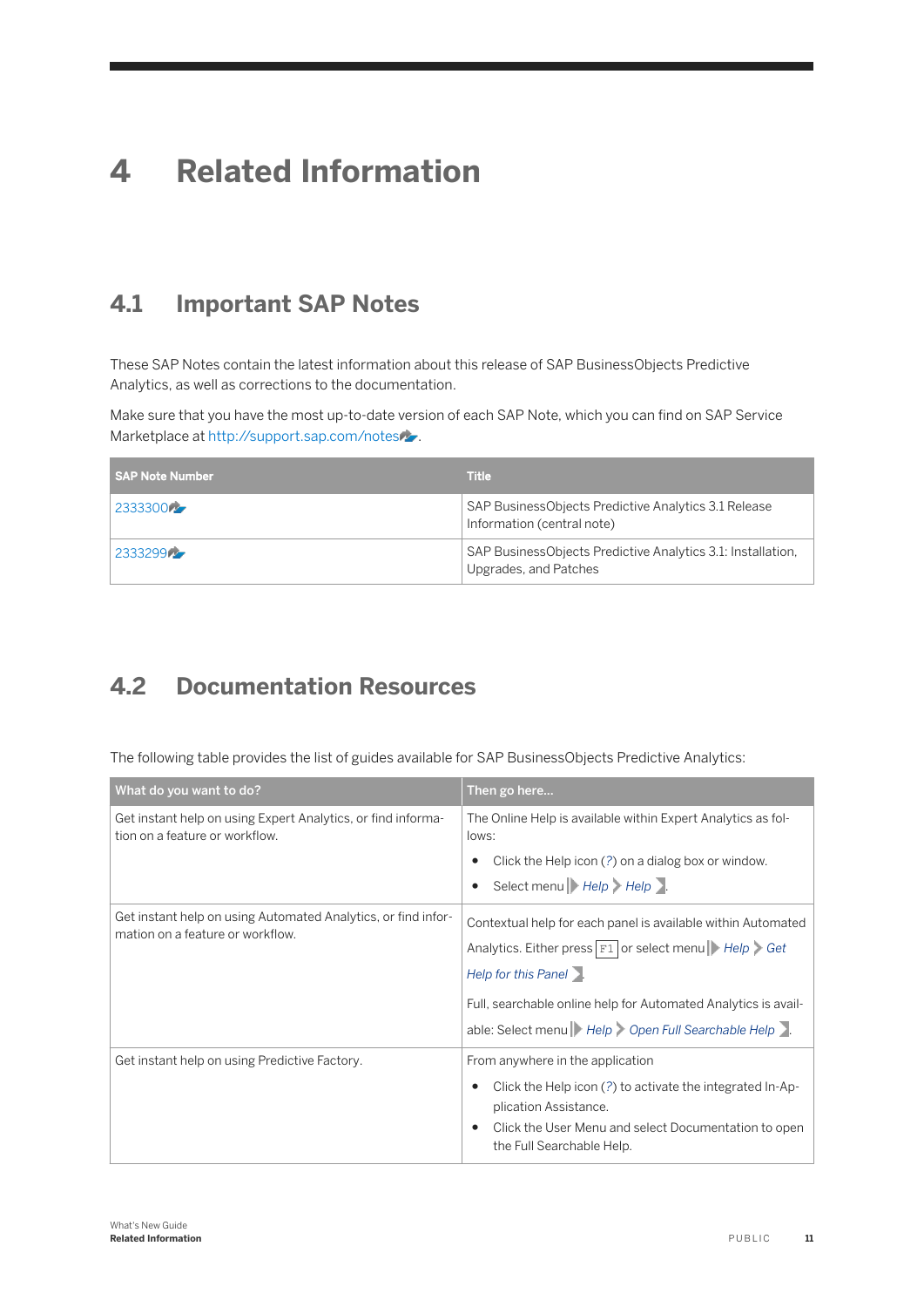| What do you want to do?                                                                                      | Then go here                                                                                          |
|--------------------------------------------------------------------------------------------------------------|-------------------------------------------------------------------------------------------------------|
| Get complete documentation on using SAP BusinessObjects<br>Predictive Analytics (English)                    | SAP BusinessObjects Predictive Analytics Home page                                                    |
| Get documentation on using SAP BusinessObjects<br>Predictive Analytics in a different language.              | <b>SAP All Products page</b><br>Select a language, then select SAP BusinessObjects                    |
| <b>Note</b><br>Documentation in languages other than English is only<br>available for certain guides.        | Predictive Analytics and the version required from the drop-<br>down lists.                           |
| Get the latest information on database and software support<br>for SAP BusinessObjects Predictive Analytics. | Go to SAP Product Availability Matrix 27 and search for<br>"SAP BusinessObjects Predictive Analytics" |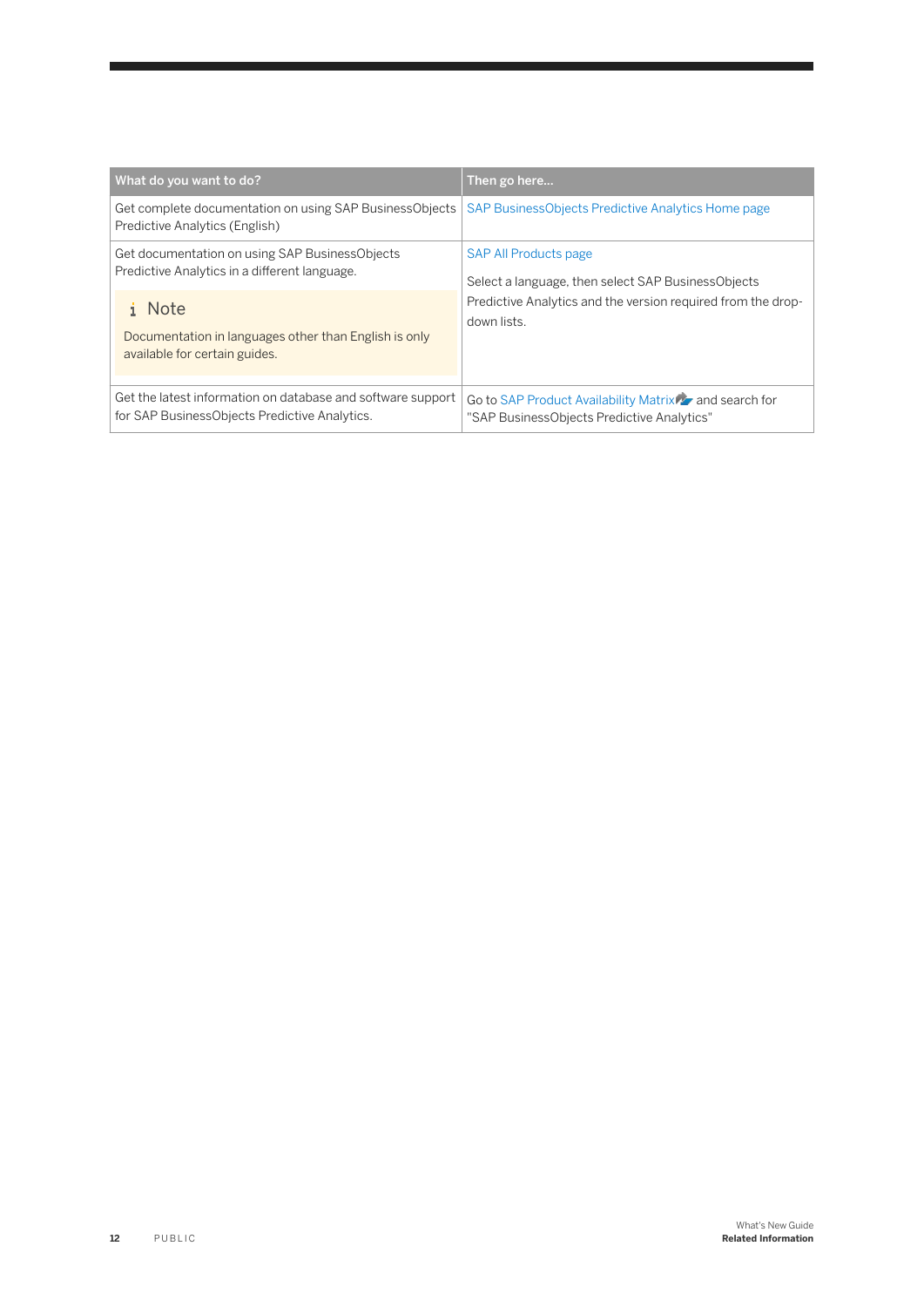## **Important Disclaimers and Legal Information**

## **Coding Samples**

Any software coding and/or code lines / strings ("Code") included in this documentation are only examples and are not intended to be used in a productive system environment. The Code is only intended to better explain and visualize the syntax and phrasing rules of certain coding. SAP does not warrant the correctness and completeness of the Code given herein, and SAP shall not be liable for errors or damages caused by the usage of the Code, unless damages were caused by SAP intentionally or by SAP's gross negligence.

## **Accessibility**

The information contained in the SAP documentation represents SAP's current view of accessibility criteria as of the date of publication; it is in no way intended to be a binding guideline on how to ensure accessibility of software products. SAP in particular disclaims any liability in relation to this document. This disclaimer, however, does not apply in cases of willful misconduct or gross negligence of SAP. Furthermore, this document does not result in any direct or indirect contractual obligations of SAP.

## **Gender-Neutral Language**

As far as possible, SAP documentation is gender neutral. Depending on the context, the reader is addressed directly with "you", or a gender-neutral noun (such as "sales person" or "working days") is used. If when referring to members of both sexes, however, the third-person singular cannot be avoided or a gender-neutral noun does not exist, SAP reserves the right to use the masculine form of the noun and pronoun. This is to ensure that the documentation remains comprehensible

## **Internet Hyperlinks**

The SAP documentation may contain hyperlinks to the Internet. These hyperlinks are intended to serve as a hint about where to find related information. SAP does not warrant the availability and correctness of this related information or the ability of this information to serve a particular purpose. SAP shall not be liable for any damages caused by the use of related information unless damages have been caused by SAP's gross negligence or willful misconduct. All links are categorized for transparency (see: [http://help.sap.com/disclaimer](http://help.sap.com/disclaimer/)).